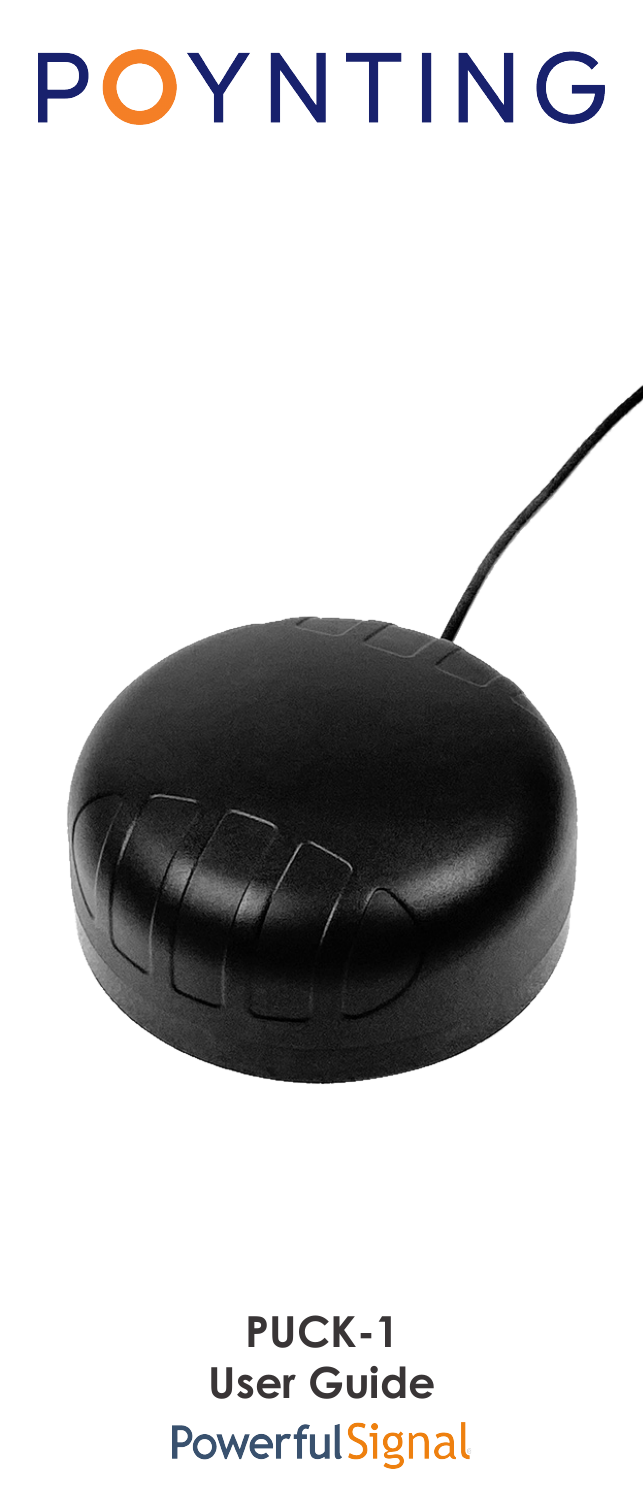| 1. | <b>Packing Check List</b>           | 3  |
|----|-------------------------------------|----|
| 2. | <b>Tools Required</b>               | 5  |
| 3. | <b>Optional Accessories</b>         | 5  |
| 4. | Introduction                        | 6  |
| 5. | Installation Instructions           | 6  |
| 6. | Antenna Installation<br>Precautions | 11 |
| 7. | Cable Routing                       | 11 |
| 8. | Safety                              | 12 |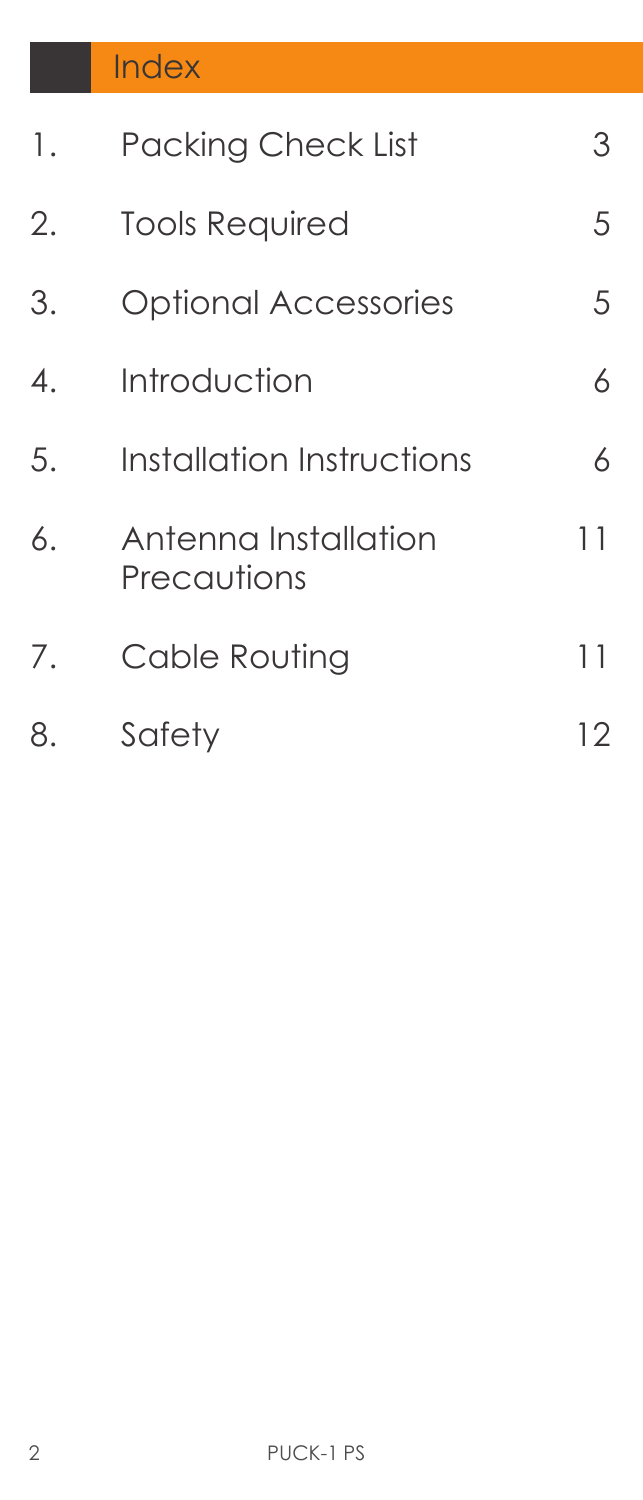| <b>Item</b> | Description                                              | Quantity                 |
|-------------|----------------------------------------------------------|--------------------------|
| 1.          | PUCK-1 antenna<br>only                                   | 1                        |
| 2.          | $M4 \times 10$ mm flat<br>head stainless steel<br>screws | $\overline{\mathcal{A}}$ |
| 3.          | 30mm threaded<br>spigot                                  | 1                        |
| 4.          | 70mm threaded<br>spigot                                  | 1                        |
| 5.          | Magnetic base                                            | 1                        |
| 6.          | Pole/wall mount<br>bracket                               | 1                        |
| 7.          | Plastic nut                                              | 1                        |
| 8.          | Adhesive foam seal                                       | 1                        |
| 9.          | Grip extender                                            | 1                        |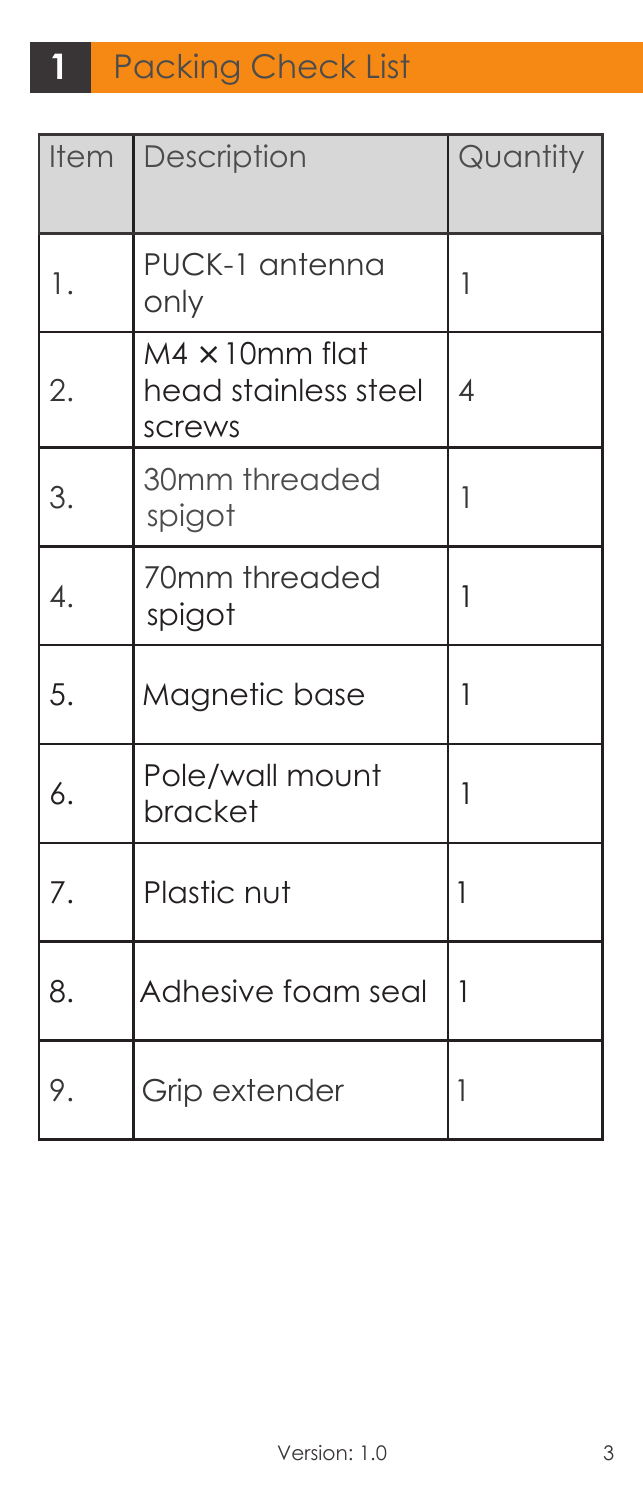ī

| The appearance of each component                   |     |  |
|----------------------------------------------------|-----|--|
| Antenna unit                                       | AHH |  |
| <b>M4x10mm flat head stainless</b><br>steel screws |     |  |
| 30mm threaded spigot                               |     |  |
| 70mm threaded spigot                               |     |  |
| <b>Magnetic base</b>                               |     |  |
| Pole/wall mount bracket                            |     |  |
| <b>Plastic nut</b>                                 |     |  |
| <b>Adhesive foam seal</b>                          |     |  |
| <b>Grip extender</b>                               |     |  |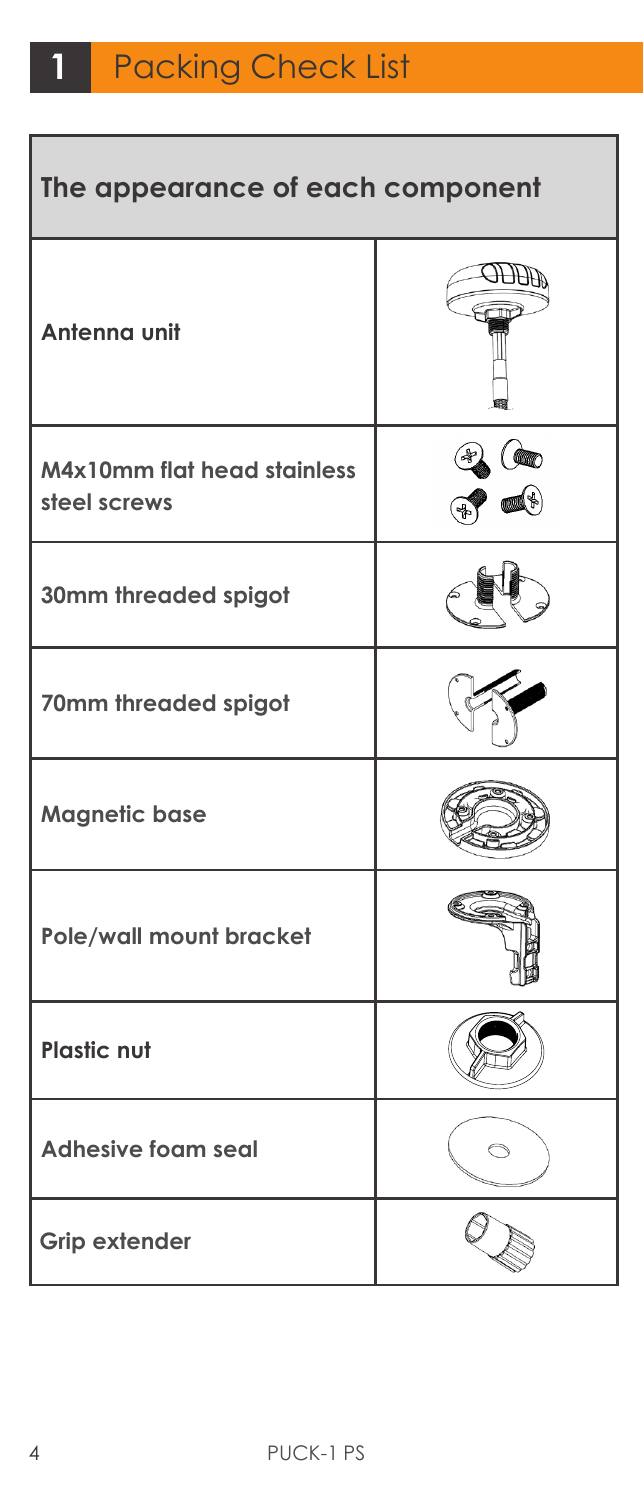| <b>Item</b>         |                                                                               |  |
|---------------------|-------------------------------------------------------------------------------|--|
| Safety goggles      | Drills [pilot drill (3mm)<br>and hole saw (22mm)<br>or step drill (4 - 22mm)] |  |
|                     | ベザグサグラ                                                                        |  |
| <b>Masking tape</b> | <b>Hand drilling machine</b>                                                  |  |
|                     |                                                                               |  |
| Centre punch        | Hammer                                                                        |  |
|                     |                                                                               |  |
| 27mm wrench         | <b>Drilling template</b><br>(www.poynting.tech/downloads)                     |  |
|                     | 020.00<br>io an                                                               |  |

**3** Optional Accessories

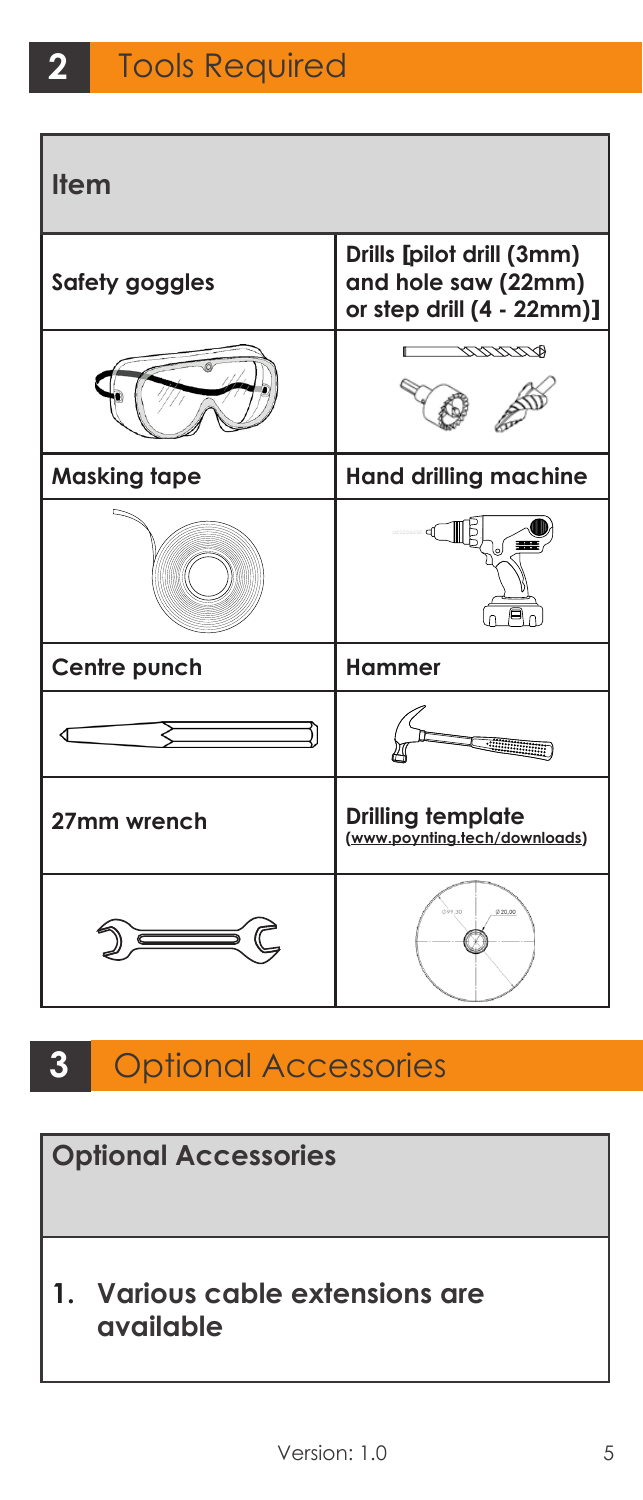This User Guide provides information on the installation instructions of the PUCK-V1 antenna.

## **5** Installation Instructions

#### **Threaded Spigot Mounting**

Use the drill template below or download the 1:1 drill template from http://www.poynting.tech/downloads.

- Choose the mounting location carefully and a position at least 50cm from heat sources, with a clear line of sight to the sky.
- Once you have decided on the location and checked that there are no obstructions such as cables or channels below the mounting surface, for the fastening nut and cables to pass through, use the downloaded 1:1 drill template to mark the mounting location.
- To prevent the marking tool or drill sliding off course, use masking tape over the drilling point to help hold the drill point in place. The masking tape also prevents hot shavings from the drill or hole saw which could penetrate and damage the painted surface.
- Clean the entire surface on which you plan to mount the antenna. Cleaning is done so as not to damage the vehicle's paint and to ensure good contact of the foam surface to the mounting area.
- Alcohol wipes can be used to remove oil and dirt from the surface.
- The 30mm threaded spigot should be used to secure the antenna to a surface structure of 30mm thickness or less. Likewise, the 70mm threaded spigot should be used to secure the antenna to a surface structure of 70mm thickness or less.

#### **Securing the antenna**

- Fasten the required spigot with the flat head screws.
- Clean the plastic surface of the antenna base and threaded spigot.
- Peel off one of the wax paper layers from the foam seal and stick the foam seal to the plastic surface.
- Carefully slide the cable through the hole.
- Peel off the second wax paper layer and firmly press the antenna down onto the surface.
- Tighten the nut so that it compresses the foam seal.

*Note: Be careful not to over-tighten the nut.*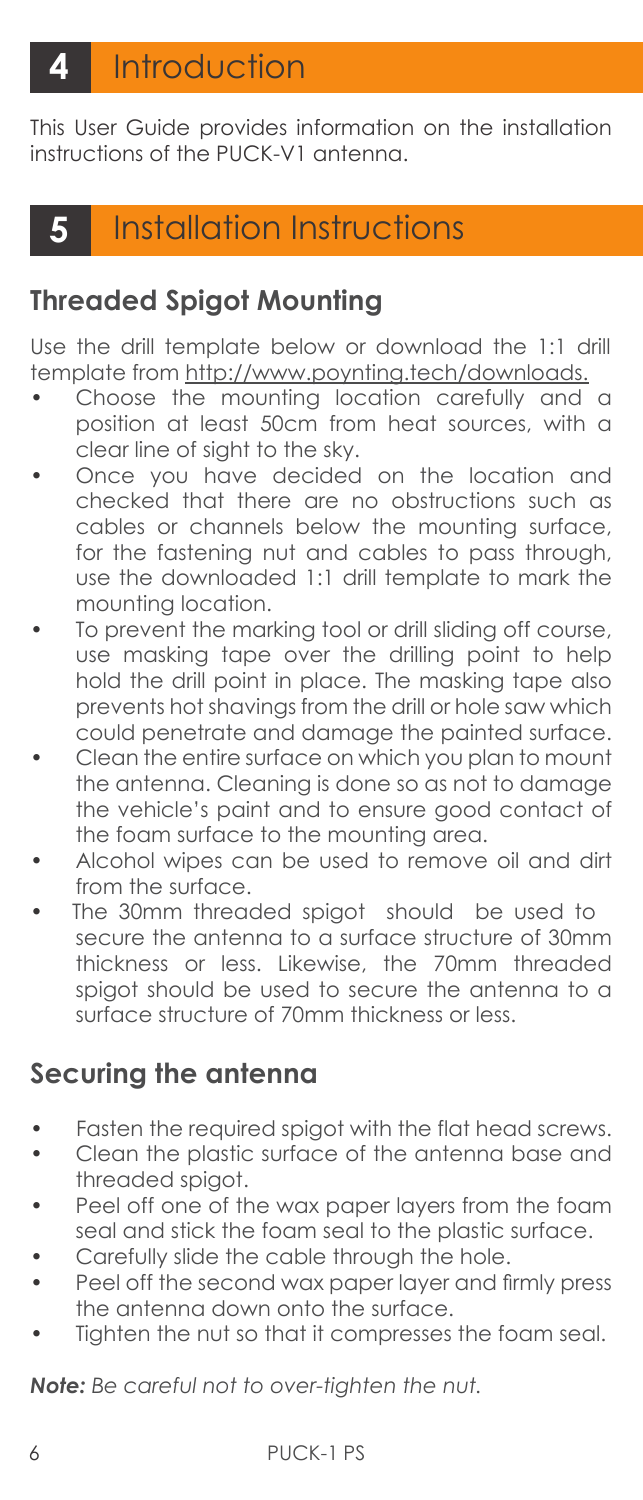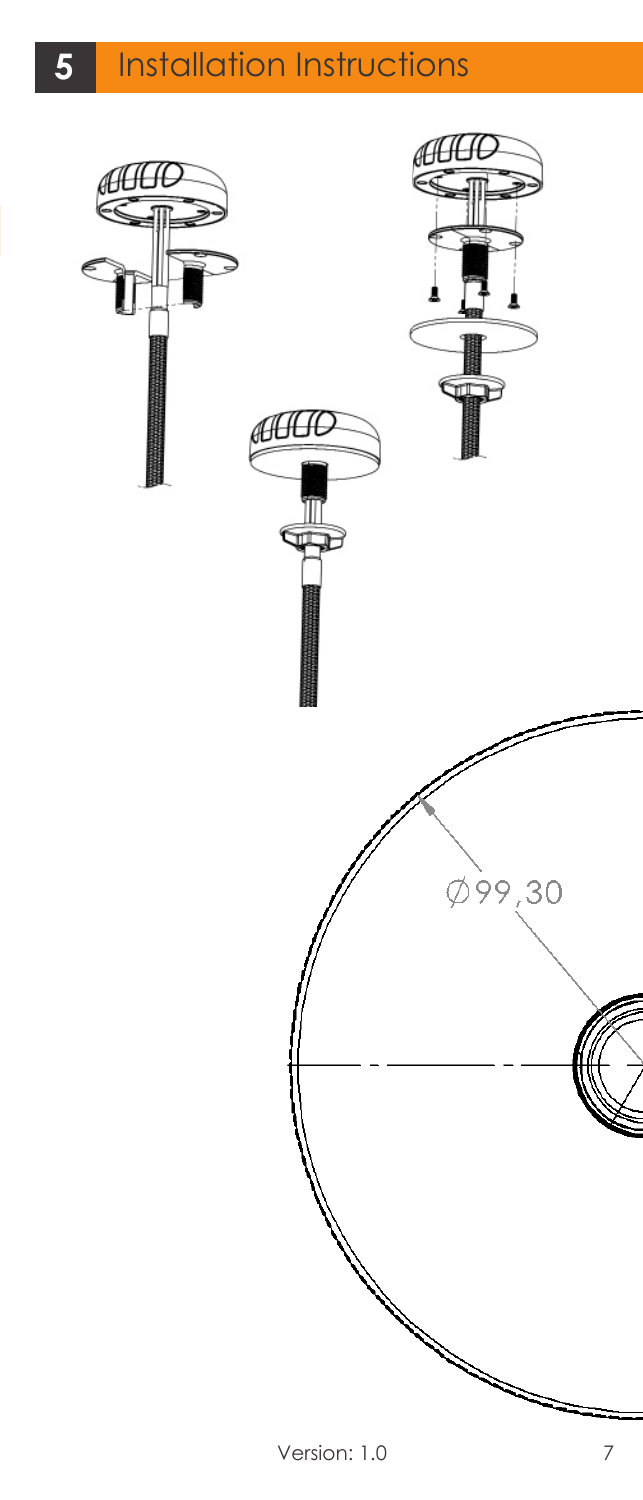

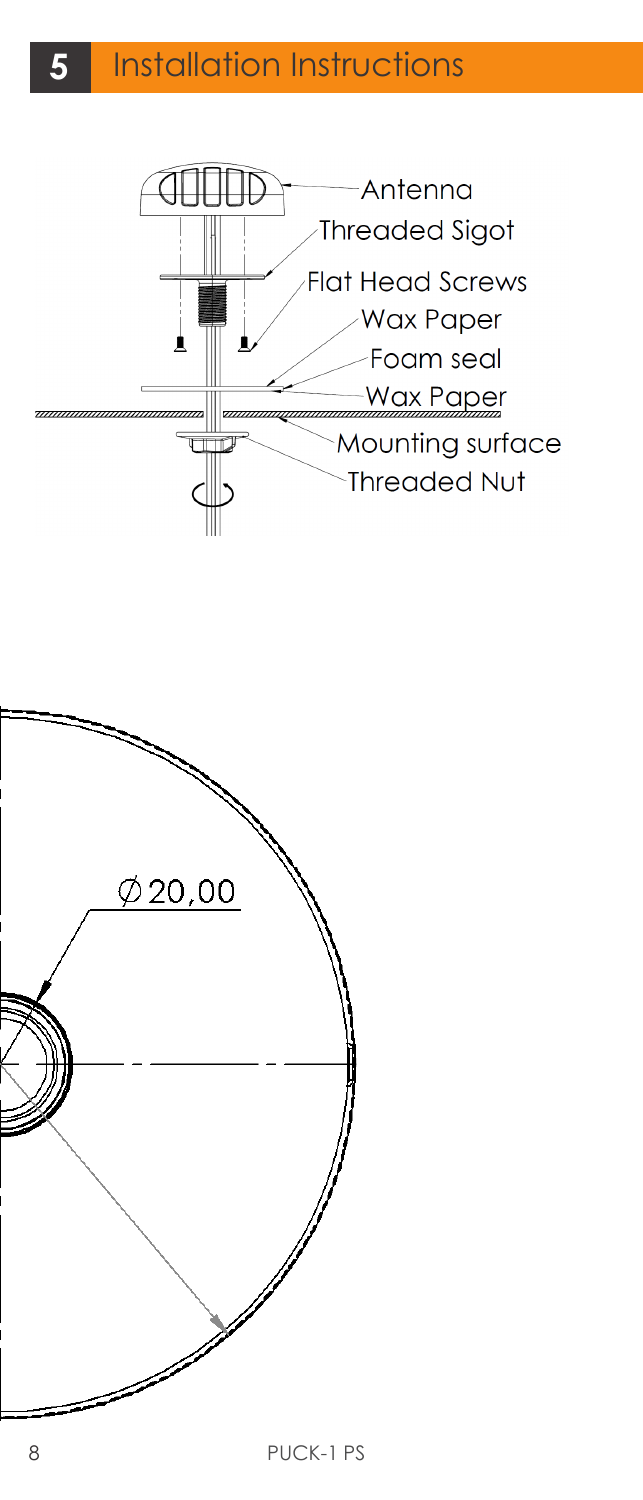#### **Surface mounting**

- Clean the entire surface on which you plan to place the antenna.
- Remove nut, foam seal and spigot from antenna.
- Secure the magnetic base to the antenna with flat head screws.
- Place antenna onto magnetic surface.
- Route the cable as required.

#### **Magnetic base**



Magnetic surface for Optional Magnet Base kit installation

#### **Adhesive mounting**

- Clean the entire surface on which you plan to stick the antenna.
- Remove nut, foam seal and spigot from antenna.
- Secure the magnetic base to the antenna with flat head screws.
- Peel off the wax paper layer and stick the foam seal to the magnetic base.
- Peel off the second wax paper layer and firmly press the antenna down onto the surface.
- Route the cable as required.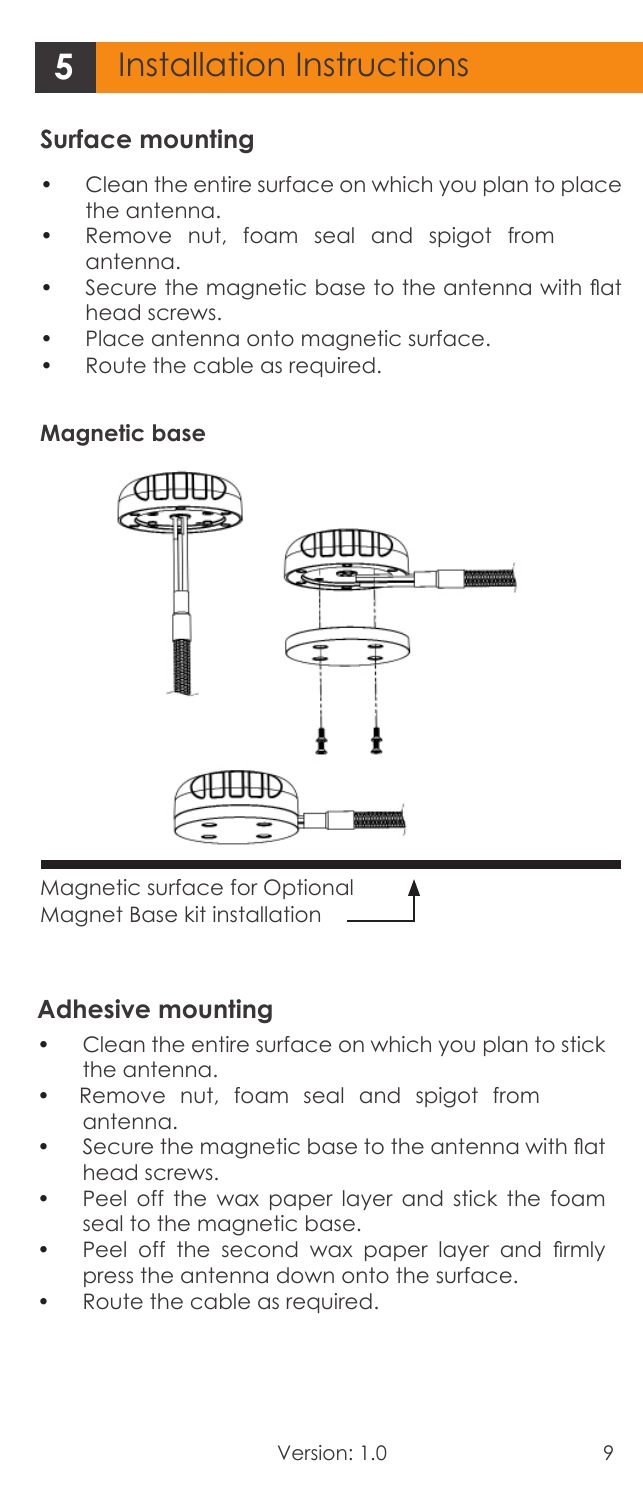

#### **Pole Mounting**

- Lay the antenna out at the installation site.
- Attach the bracket onto the base of the antenna using 4 flat head screws.
- Secure the cable tie or hose clamp around the bracket and pole until the bracket is secured to the pole.

#### **Vertical Pole Mounting**

Internal Pole Mount External Pole Mount



#### **Wall Mounting**

- Select a suitable place for mounting the antenna
- Using the wall mount bracket as a guide, mark two points to drill on the wall. Use a Ø6mm masonry drill bit to drill the marked points.
- Use a masonry drill bit to drill a cable entry hole to fit the connector.
- Place the bracket over the two holes and line up the holes in the bracket with the holes in the wall.
- Insert the two knock-in screws to mount the bracket to the wall.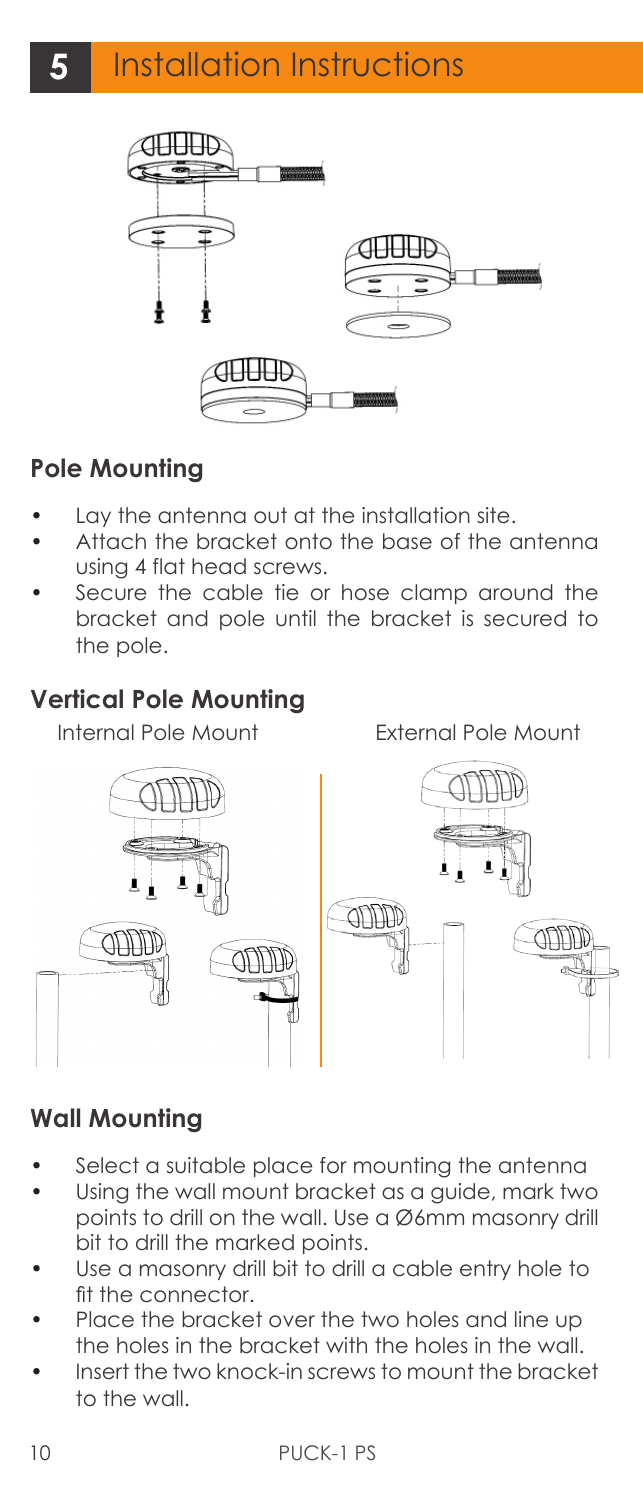

## **6** Antenna Installation Precautions

- Place the antenna at the highest point possible and ensure that there aren't any surrounding obstructions to the antenna.
- In order to avoid communication interference, ensure that the antenna is placed at least 0.5m away from other antennas and metal objects.
- Avoid installing the antenna near a chimney, as the smoke and soot emitted by the chimney can obstruct the signal level achieved by the antenna.
- Install the antenna away from heat sources and flammable gases.

### **7** Cable Routing

- Avoid wrapping the cable around the pole. Route the antenna cable straight down the inside of the pole to avoid using extra equipment such as cable ties.
- Use the minimum cable length required. Do not run more cable than needed to ensure minimum cable losses are achieved.
- Never pull on the cable connector; pull only on the cable ensuring the cable is not under tension.
- The allowable cable bend radius is 30mm.
- Cover connector with insulation tape before threading it through a hole.